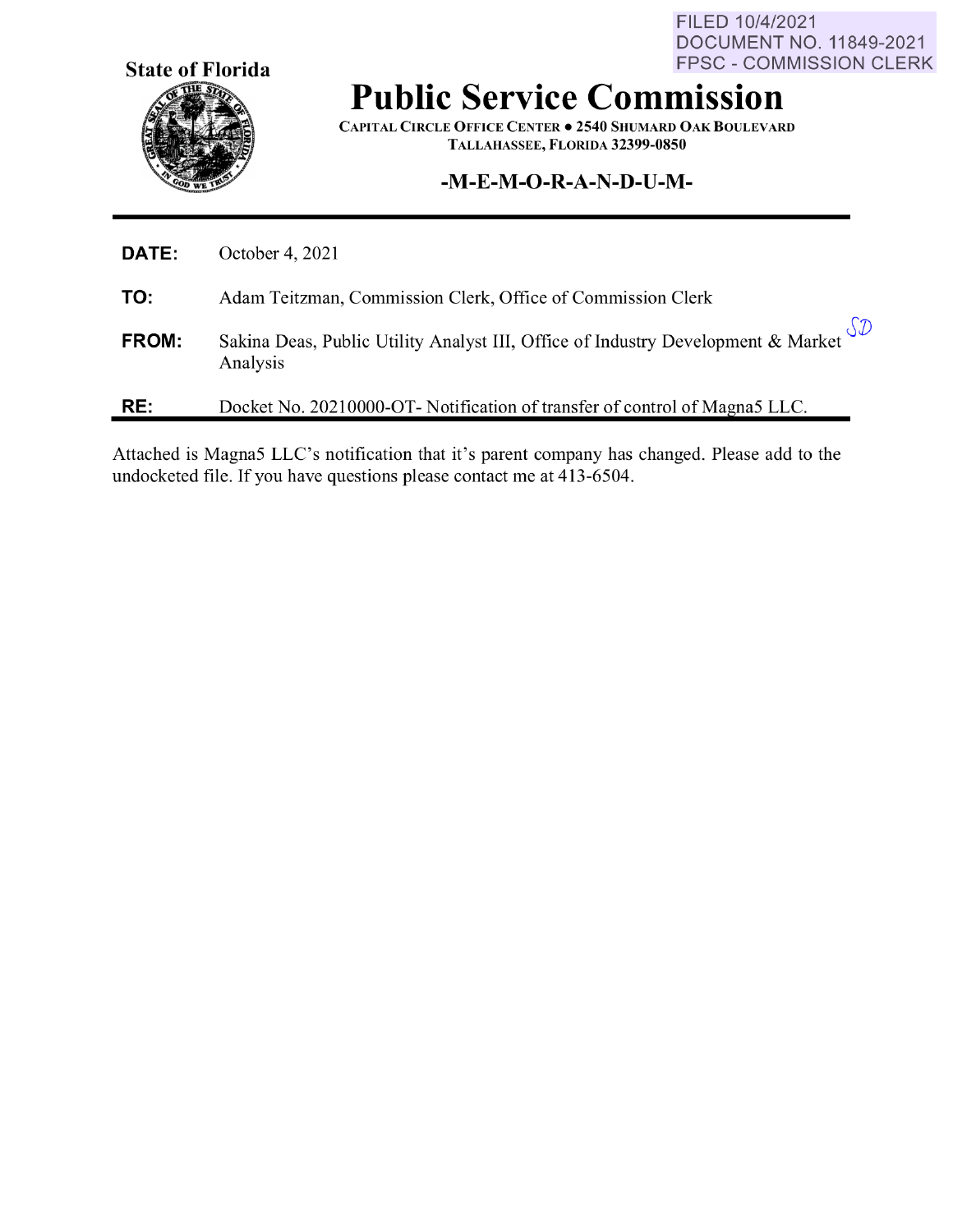

Suite 500 East 1301 K Street NW Washington, D.C. 20005-3317 (202) 973-4242 tel daniellefrappier@dwt.com

September 30, 2021

Adam Teitzman, Commission Clerk Florida Public Service Commission Office of Commission Clerk 2540 Shumard Oak Blvd. Tallahassee, Florida 32399-0850

#### **Re: Magna5 LLC - Transfer of Control Notification**

Dear Mr. Teitzman:

Magna5 LLC ("Magna5") hereby notifies the Florida Public Service Commission of the transfer of control of Magna5 to International Telcom, LLC ("International Telcom").

Magna5 is currently authorized to provide CLEC services in the state of Florida pursuant to Certificate of Authority No. 8913. On July 8, 2021, Magna5 Holdings  $LLC<sup>1</sup>$  ("Magna5 Holdings"), Magna5's parent company, and International Telcom, LLC entered into a Unit Purchase Agreement (the "Agreement") whereby International Telcom agreed to purchase the equity interest in Magna5 LLC from Magna5 Holdings. Pursuant to the Agreement, International Telcom will acquire all the ownership units of Magna5. As a result, upon closing control of Magna5 will be held by International Telcom. Please see the attached pre- and post-close organizational charts at Exhibit 1.

The transaction will ensure the continuity of operations for Magna5 to the ultimate benefit of customers who will continue to receive uninterrupted access to telecommunications and information services. The transaction will only alter Magna5's ownership. Magna5's customers will continue to receive substantially the same services and at the same rates, terms, and conditions of service. There will be no disruption to any customer-facing operations such as ordering, service installation, customer service, and billing, which will continue to be provided as before. Additionally, the transaction will result in no disruption to any customer-facing operations such as ordering, service installation, customer service, and billing, which will continue to be provided as before.

**DWT.COM** 

<sup>&</sup>lt;sup>1</sup> Magna5 Holdings is a holding company that does not hold any communications licenses or provide communications services in Florida or otherwise.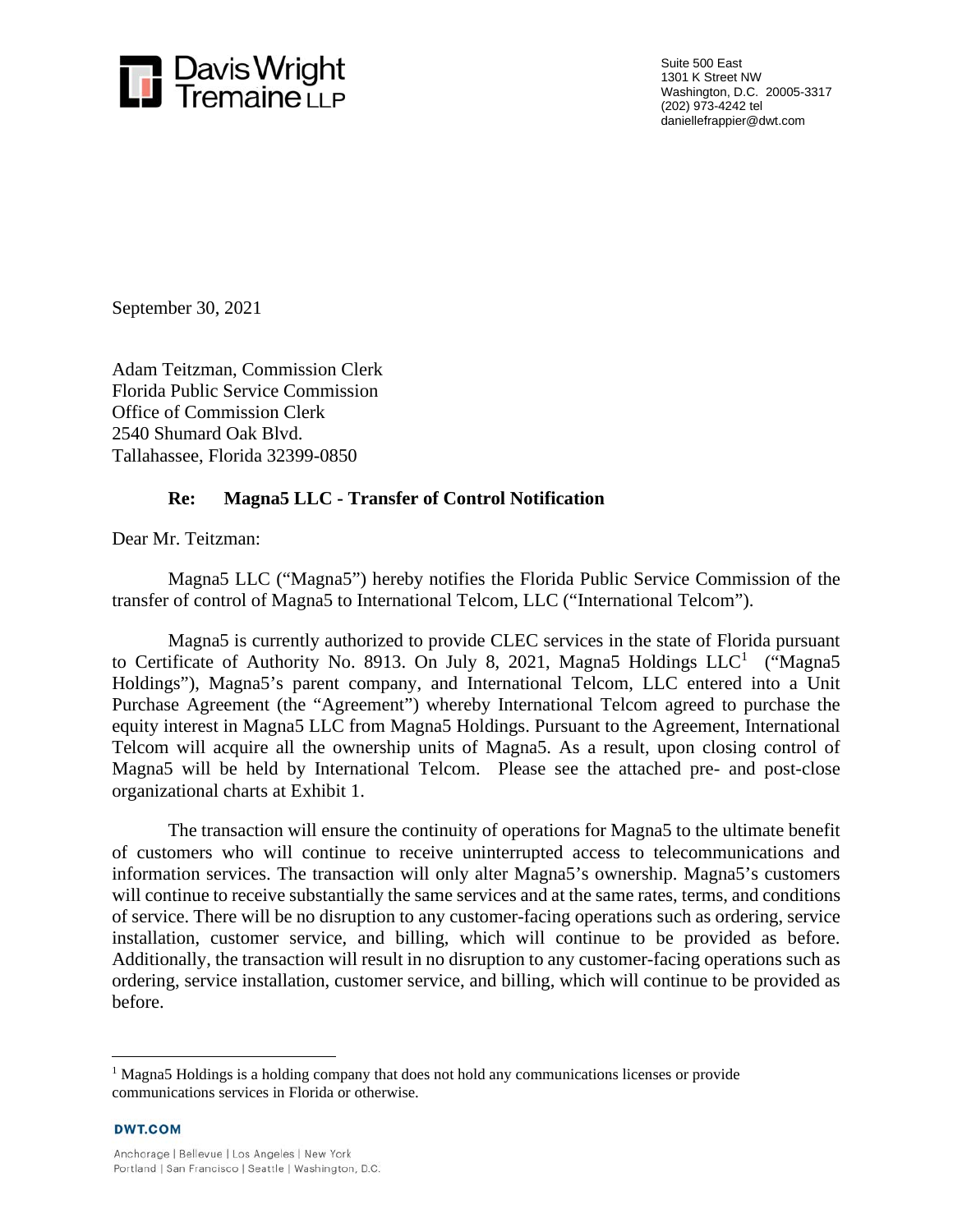*Florida Public Service Commission*  September 30, 2021 Page 2

The transaction will have no adverse effects on the quality of service enjoyed by Magna5's customers. Any future changes will result from the normal course of business operations, as was the case prior to the transaction.

Once the transaction is completed, International Telcom will continue to be technically, managerially, and financially well-qualified to be the ultimate owner of Magna5. Likewise, Magna5 will continue to have the managerial, technical, financial, and customer care qualifications to provide high quality telecommunications services to consumers throughout Florida.

Questions regarding this notification may be directed to:

|                       | Name: Robert Farina                                              |
|-----------------------|------------------------------------------------------------------|
|                       | <b>Title:</b> Chief Executive Officer, Magna5 Holdings LLC       |
| <b>Address:</b>       | 3001 Dallas Parkway, Suite 610                                   |
|                       | Frisco, Texas 75034                                              |
| Tel. Number:          | $(844)$ 462-4625                                                 |
| <b>Email Address:</b> | Rfarina@magna5global.com                                         |
|                       |                                                                  |
|                       | With copies to:                                                  |
|                       |                                                                  |
|                       | Name: Danielle Frappier                                          |
|                       | Title: Partner, Davis Wright Tremaine LLP                        |
|                       | Address: 1301 K Street NW, Suite 500 East                        |
|                       | Washington, DC 20005                                             |
| Tel. Number:          | $(202)$ 973-4242                                                 |
| <b>Email Address:</b> | daniellefrappier@dwt.com                                         |
|                       |                                                                  |
|                       | Name: Christopher W. Savage                                      |
|                       | Title: Partner, Davis Wright Tremaine LLP                        |
|                       | <b>Address:</b> 1301 K Street NW, Suite 500 East                 |
|                       | Washington, DC 20005                                             |
| Tel. Number:          | $(202)$ 973-4211                                                 |
| <b>Email Address:</b> | chrissavage@dwt.com                                              |
|                       |                                                                  |
|                       | Name: Kevin Alward                                               |
|                       | <b>Title:</b> Chief Executive Officer, International Telcom, LLC |
|                       | <b>Address:</b> 14 Industrial Avenue, Suite 4                    |
|                       | Mahwah, New Jersey 07430                                         |
| Tel. Number:          | $(206)$ 479-2600                                                 |
| <b>Email Address:</b> | kevin.alward@dial800.com                                         |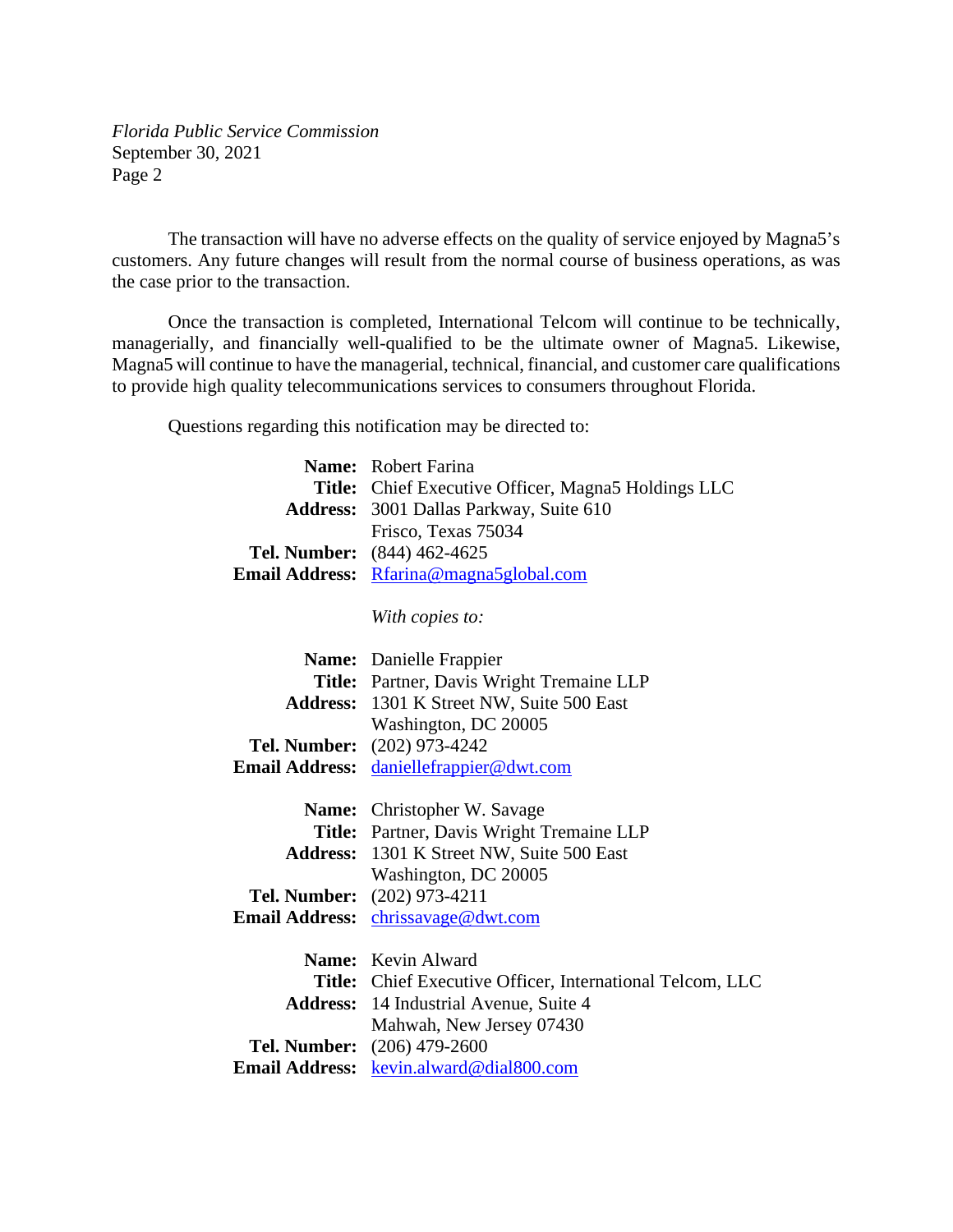*Florida Public Service Commission*  September 30, 2021 Page 3

*With a copy to:* 

**Name:** Leon Nowalsky **Title:** Partner, Nowalsky & Gothard **Address:** 1420 Veterans Memorial Blvd Metairie, LA 70005 **Tel. Number:** (504) 832-1984 **Email Address:** lnowalsky@nbglaw.com

Respectfully submitted,

anelle inappin

Danielle Frappier Christopher W. Savage Davis Wright Tremaine LLP 1301 K Street NW, Suite 500 East Washington, D.C. 20005 Telephone: (202) 973-4242 Email: daniellefrappier@dwt.com

*Attorneys for Magna5 LLC*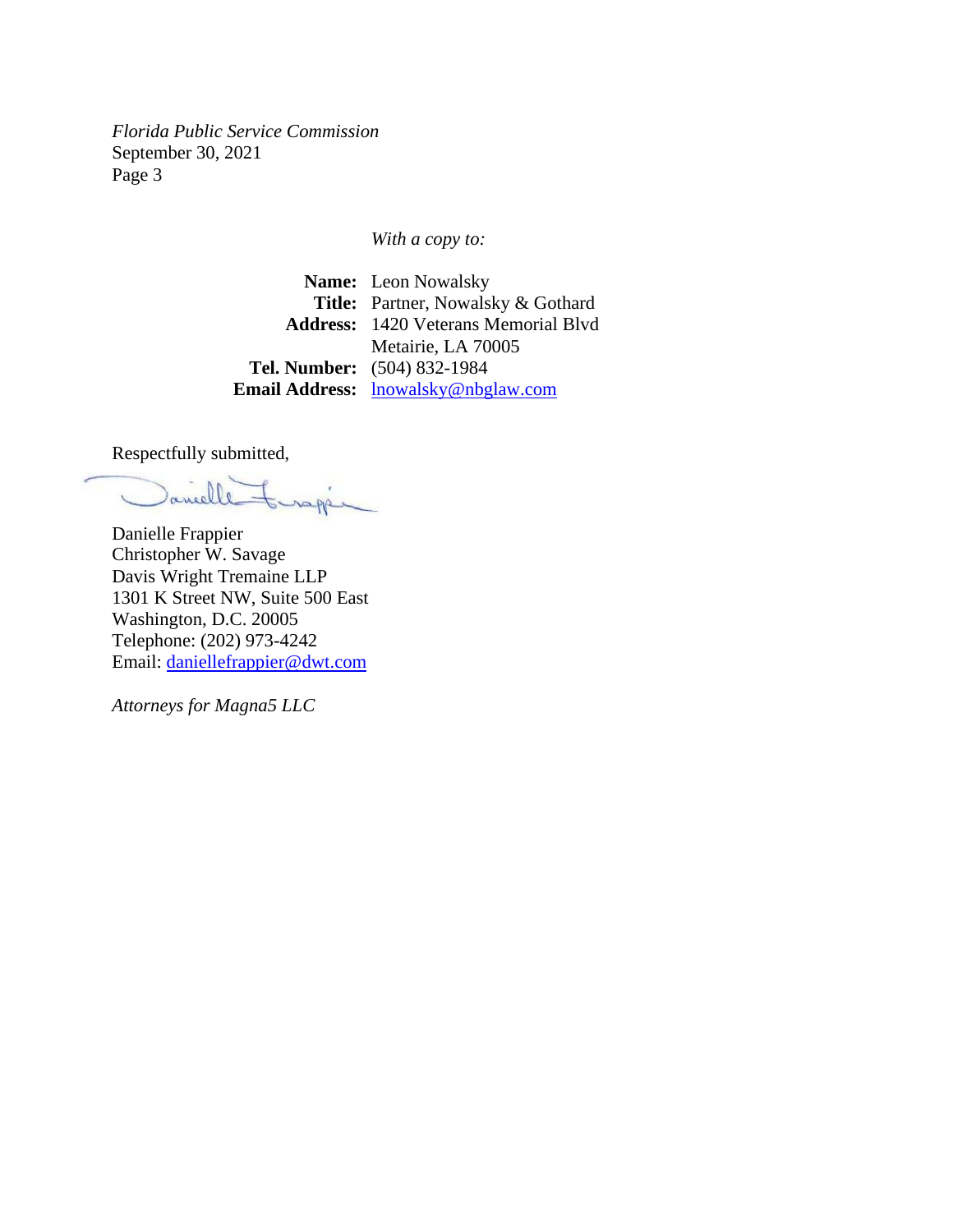# Exhibit 1 - Pre- and Post-Transaction Organizational Charts



**Pre-Closing Ownership of Licensee:**